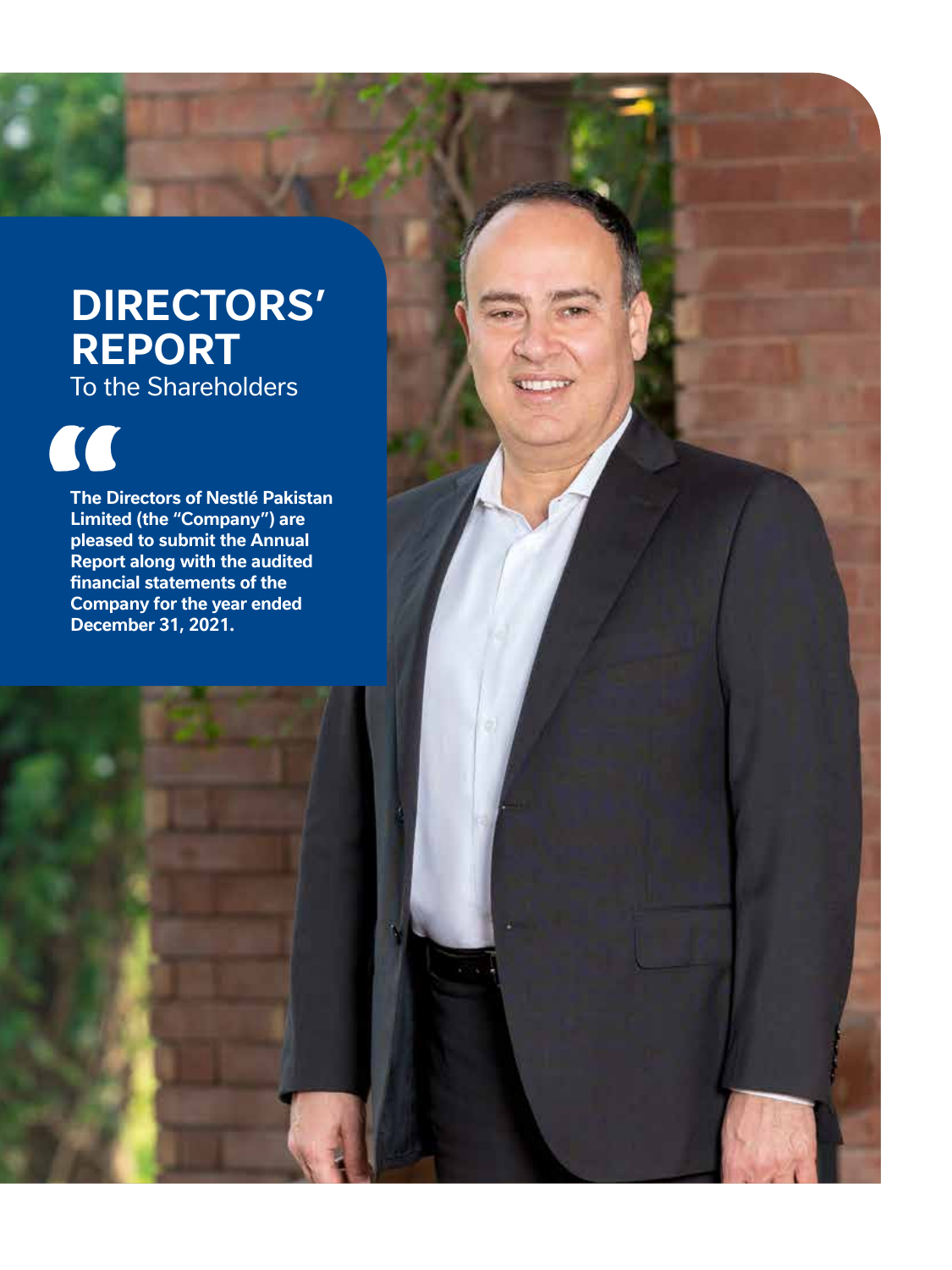# Financial Performance

The country observed multiple waves of COVID-19, which led to intermittent micro lockdowns to limit the infection rate while permitting economic activities to continue. This resulted in real GDP growth of 3.9% for FY 21 from a contraction of 0.5 percent in FY20.

Despite the challenges caused by the pandemic, the company continued its journey towards recovery, recording a revenue growth of 12.2% versus 2020. This was achieved through undisrupted supply and availability of products, numeric distribution expansion and innovation and renovation initiatives supported by investments behind the brands. Volume growth, cost savings initiatives across the value chain and portfolio and pricing management contributed to the improvement in profitability.

Nestlé is a Good Food, Good Life company, and our Purpose – to unlock the power of food to enhance quality of life, today and for generations to come – is embedded in everything we do. Despite the pandemic, we drove innovation to create products that are right for consumers and positively contribute to public health and the environment. We adapted quickly and worked diligently across the company which helped us stand out from the competition.

In 2021, we launched a number of products across various categories. We introduced a range of innovative coffee products in RTD and 3in1, new sparkling drinks under our premium NESTLÉ FRUITA VITALS brand, and introduced a new PET single-serve format for the premium Gold Range. Dairy brought in an exciting new launch in the form of EVERYDAY KASHMIRI CHAI and in Waters, we added NESTLÉ PURE LIFE ACTIVE into 5-gallon format, owing to the encouraging response on ACTIVE 230ml SKU launch. We introduced a breakthrough solution in NIDO GUFs Nutritods with No Added Sucrose along with affordable nutrition offerings in growing-up formula and baby food categories. We also had a wide range of launches by Nestlé Professional, across the portfolio, addressing the needs of our OOH customers.

We aim to continue driving category innovations that fulfill our consumer needs and desires.

| <b>PKR Million</b>      | 2021    | 2020    | <b>Change</b> |
|-------------------------|---------|---------|---------------|
| Sales                   | 133,295 | 118.781 | $+12.2%$      |
| Gross Profit margin     | 30.4%   | 29.3%   | $+110$ bps    |
| Operating Profit margin | 16.2%   | 13.5%   | $+270$ bps    |
| Net Profit after tax    | 9.6%    | 7.5%    | $+210$ bps    |
| Net Profit after tax    | 12.768  | 8.885   | $+43.7%$      |
| Earnings per share      | 281.6   | 195.9   | $+43.7%$      |

# Dividends:

In view of the financial performance of the company, the Board of Directors has recommended to pay final cash dividend of Rs.90 per share, in addition to the interim cash dividend already paid of Rs. 195 per share, which brings the total dividend for the year to Rs. 285 per share for 2021 compared to Rs. 194 per share in 2020.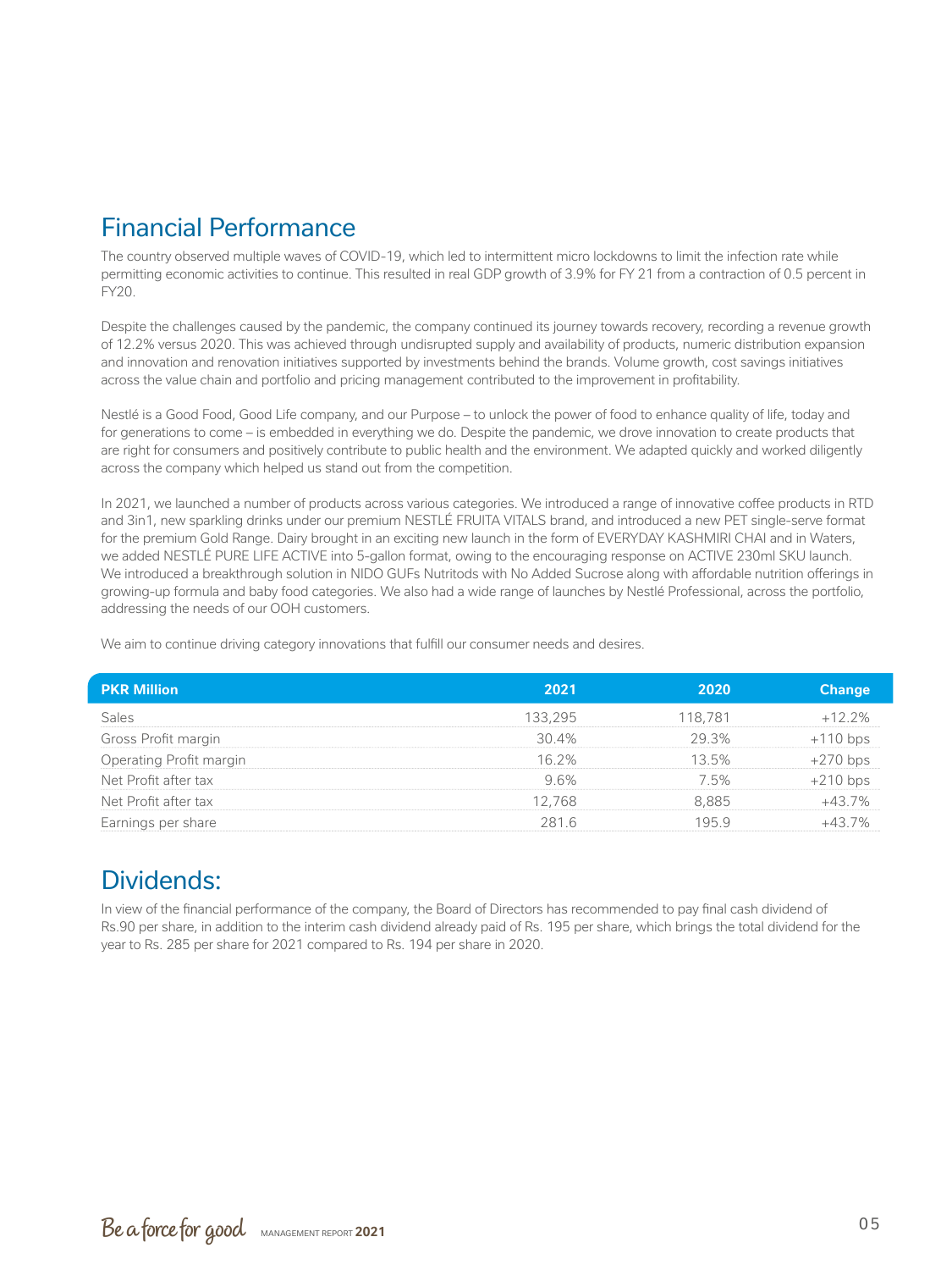# DIRECTORS' REPORT

**To the Shareholders**

#### Investment Projects

Nestlé Pakistan made investments of PKR 2.6 billion, including expansion projects, in 2021. Highlights are hereunder:

| <b>1,181</b> Rs. in Million | 485 Rs. in Million            |
|-----------------------------|-------------------------------|
| <b>Sheikhupura Factory</b>  | <b>Kabirwala Factory</b>      |
| 57 Rs. in Million           | 496 Rs. in Million            |
| <b>Water Plants</b>         | <b>Distribution and Sales</b> |
| 383 Rs. in Million          |                               |
| <b>Others</b>               |                               |

Investments of approximately PKR 3 billion, are planned for 2022, primarily in respect of operational reliability and capacity increase in order to meet consumer demands.

### Corporate & Financial Reporting Framework

Nestlé Pakistan is committed to maintaining high standards of corporate governance without any exception. The Directors are pleased to state that the company is compliant with the provisions of the Code of Corporate Governance as required by SECP and formed as part of stock exchange listing regulations. Statement of Compliance with Code of Corporate Governance is as under.

The Directors confirm that:

- a) The financial statements prepared by the management of the company present fairly its state of affairs, the results of its operations, cash flow and changes in equity
- b) Proper books of accounts of the company have been maintained
- c) Appropriate accounting policies have been consistently applied in the preparation of financial statements and accounting estimates are based on reasonable and prudent judgement
- d) International Financial Reporting Standards, as applicable in Pakistan and the requirements of Companies Act, 2017 have been followed in preparation of the financial statements; and any departure thereof has been adequately disclosed and explained
- e) The system of internal control is sound in design and has been effectively implemented and monitored
- f) There are no significant doubts upon the company's ability to continue as a going concern
- g) There has been no material departure from the best practices of corporate governance, as detailed in the listing regulations
- h) Statements regarding the following are annexed or disclosed in the notes to the accounts:
	- (i) Key financial data for the last six years
	- (ii) Pattern of shareholdings
	- (iii) Trading in shares of the company by its Directors, CEO, CFO, and Company Secretary
	- (iv) Number of Board meetings held during the year and attendance by each director

#### Remuneration Policy of Non-Executive Directors and Disclosure of Remuneration of **Directors**

The fee of the Non-Executive and Independent Directors for attending the Board and Committee meetings of the company is determined by the Board. The detail of the remuneration, including other benefits paid during the year 2021, to the Chief Executive Officer, Executive Directors, and Non-Executive Directors of the company, are described in Note 41 of the financial statements.

#### External Auditors

Messrs. Ernst & Young Ford Rhodes, Chartered Accountants have completed their assignment for the year 2021 and retired at the conclusion of the 44th Annual General Meeting. Being eligible, they have offered themselves for re-appointment.

#### Holding Company and Principal **Activity**

Société des Produits Nestlé SA (SPN), a company incorporated in Switzerland (the holding company), holds 27,936,173 ordinary shares representing 61.6% equity interest in the company. The principal activity of the company is manufacturing, processing, and sale of food products including imported products. No change has occurred during the financial year relating to the nature of the business of the company.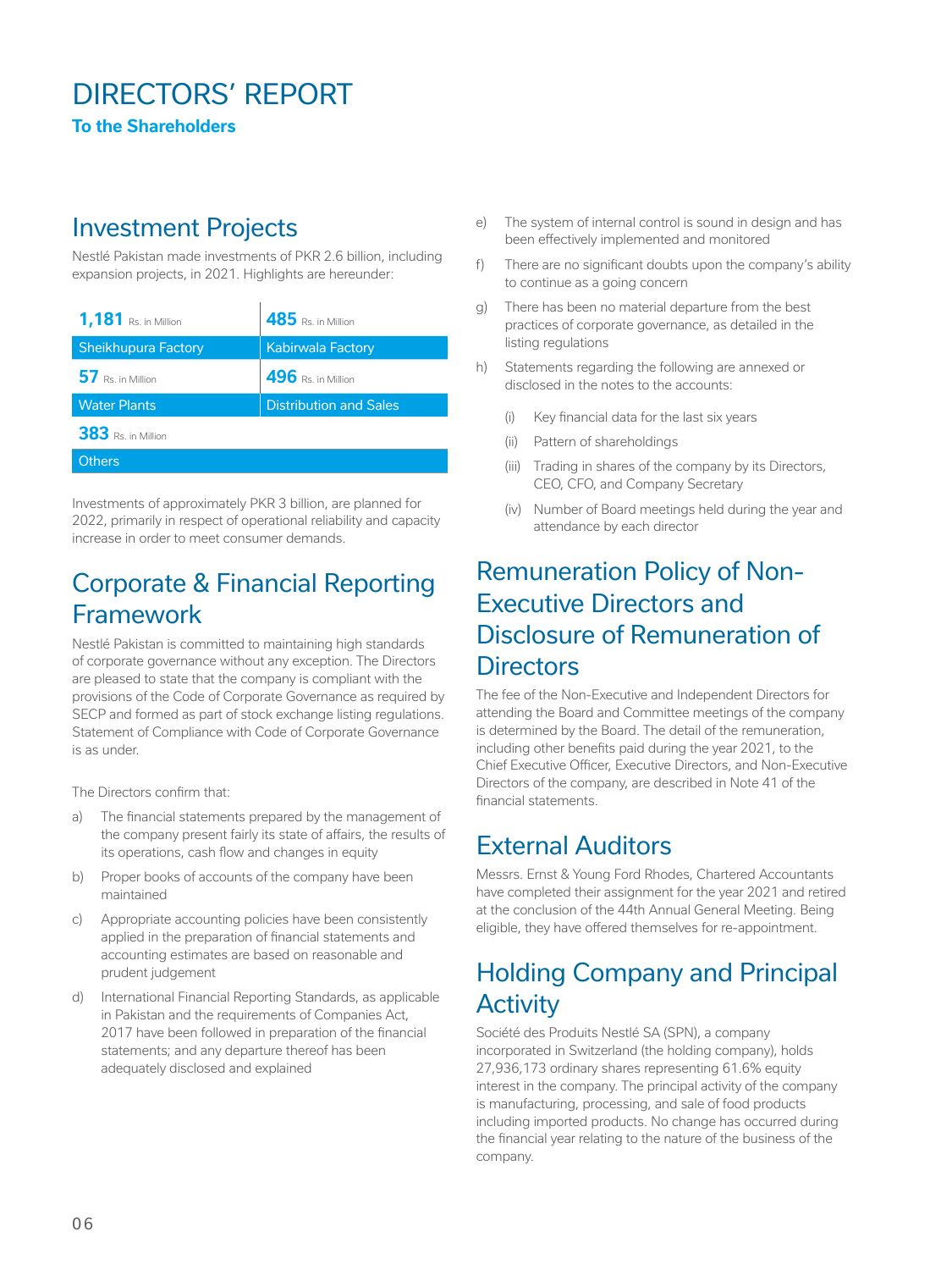#### Human Resources Management & Employee Relations

Though 2021 was yet another year with partial lockdowns, it was marked by resilience where our offices returned to a hybrid way of working while maintaining 50% office occupancy. We engaged, motivated, onboarded, and grew our teams to ensure an uninterrupted supply of quality products to our consumers nationwide. HR processes shifted to digital and virtual spaces, with a greater focus on Talent Acquisition, Employee Engagement, Employee Health & Wellness, and Learning & Capability Building.

Nestlé Pakistan's priority is the well-being of its workforce. Our focused initiatives around Mental & Physical Well-being and Inoculation and its benefits played a vital role in shaping behavioral changes that ensured the health, safety and well-being of our teams. We also facilitated our employees by providing on-site vaccination camps at our factories and currently 97% of our employees are fully vaccinated.

In 2021, we leveraged our iLearn platform to encourage self-paced learning amongst employees, which resulted in the completion of 56,569 eLearning sessions. In order to strengthen leadership competencies line managers were trained as 360 Feedback Coaches and Everyday Coaches. We are also proud to be the market to pilot the "People Managers Development Assessment Center" (PMDAC) that will develop line managers through differentiated action plans. Two online academies, Nestlé Leaders Academy and Nestlé People Academy were launched to further strengthen leadership traits. These programs resulted in creating strong feedback and coaching culture.

People development and performance management activities were carried out to support employees to enable them to nurture their careers based on individual aspirations and succession plans. Career Coaching, 3-Party PDPs and Corporate & Functional Mentoring remained some of our key activities. A virtual Employee Engagement plan, including virtual cooking and fitness drives, was launched to engage our employees as we worked in a hybrid environment.

We continued to build on our global commitments to provide employment and employability opportunities to youth by engaging more than 40,000 youth around the year through our flagship Management Trainee Program, Career Drives, Webinars, and Job Fairs. We provided 303 internships, both virtual and on ground. Our initiative focusing on diversity, Karo Aitemad, continued to engage, motivate and inspire young female professionals. We inducted a pool of 37 women for a

year, equipping them with the knowledge, skills and experience required for a successful career.

Nestlé Pakistan is committed to give fair employment opportunities to differently-abled people by increasing their employability through our program 'Hai Tum Pe Yakeen'. A batch of 15 differently-abled people was hired on one-year contract, and 4 associates from the previous year were moved to permanent roles at Nestlé Pakistan. The remaining are now part of our talent pipeline, in consideration for permanent positions.

#### Creating Shared Value (CSV) and Community Work

At Nestlé, we believe in the philosophy of CSV. It is our belief that for a company to be able to create value for its shareholders, it must also create value for society. Nestlé Pakistan, as part of its global and local obligations, believes in CSV for the communities in which it works and operates. The health of our company is intrinsically linked to the health and resilience of the society we operate in.

Our global focus areas are firmly embedded in our purpose. Individuals and Families, Our Communities, and The Planet as a whole are interconnected, and our efforts in each of these areas are supported through our 36 specific commitments. These commitments will, in turn, enable us to meet our ambitions for 2030 in line with the timescale of the Sustainable Development Goals (SDGs).

The key CSV initiatives of 2021 include:

- Finalization of our Market Sustainability Roadmap to 2025 as part of our global commitment to become a Net Zero company by 2050. In 2021, we started a number of projects in our fresh milk value chain that helped us reduce more than 13,000 tons of carbon emissions in that area alone
- Reduction of 224 tons of plastic by eliminating plastic straws throughout our RTD range
- Collection of more than 200 tons of waste under our waste management project "Clean Gilgit and Hunza Project" to encourage waste collection and management in Gilgit and Hunza districts in alignment with our vision of a waste-free future
- Multiple awareness and capability building trainings for the hospitality sector under 'Travel Responsibly for Experiencing Eco-tourism in Khyber Pakhtunkhwa' (TREK) – a collaboration between Government of Khyber Pakhtunkhwa, World Bank Group and Nestlé Pakistan